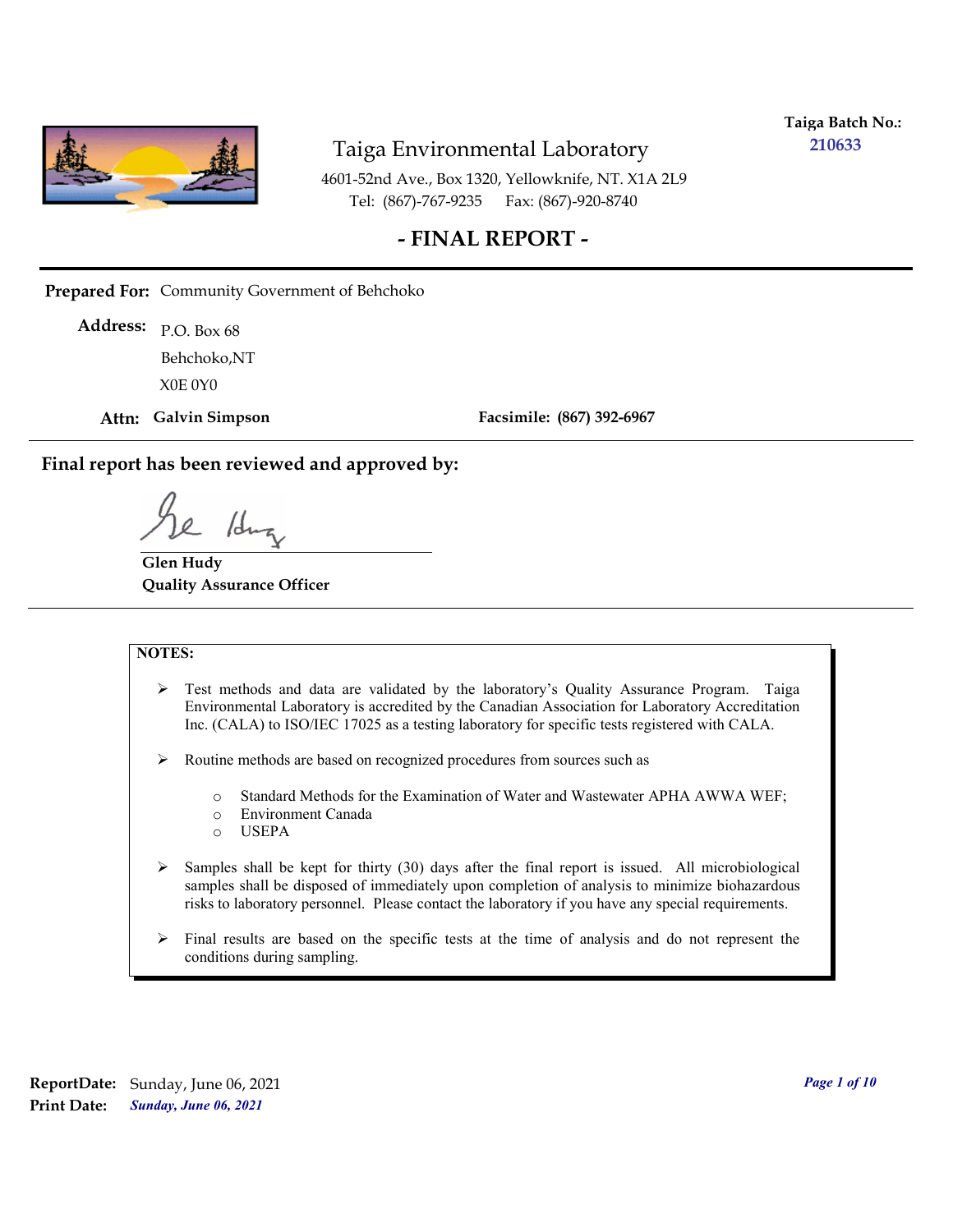

4601-52nd Ave., Box 1320, Yellowknife, NT. X1A 2L9 Tel: (867)-767-9235 Fax: (867)-920-8740

**Taiga Batch No.: 210633**

# **- CERTIFICATE OF ANALYSIS -**

#### **Client Sample ID: Taiga Sample ID: Edzo Cell 1 001**

**Location: Sampling Date:** 20-May-21 **Received Date:** 21-May-21 **Client Project: Sample Type:** Water **Sampling Time:** *Report Status:* **Final**

| <b>Test Parameter</b>         | <b>Result</b> | Detection<br>Limit | Units      | Analysis<br>Date | Analytical<br>Method* | Qualifer |
|-------------------------------|---------------|--------------------|------------|------------------|-----------------------|----------|
| <b>Inorganics - Nutrients</b> |               |                    |            |                  |                       |          |
| Ammonia as Nitrogen           | 14.8          | 0.005              | mg/L       | 02-Jun-21        | SM4500-NH3:G          |          |
| Biochemical Oxygen Demand     | 49            | $\overline{2}$     | mg/L       | 21-May-21        | SM5210:B              |          |
| <b>CBOD</b>                   | 52            | $\overline{2}$     | mg/L       | 21-May-21        | SM5210:B              |          |
| Ortho-Phosphate as Phosphorus | 0.872         | 0.002              | mg/L       | 21-May-21        | SM4500-P:D            |          |
| Phosphorous, Total            | 1.33          | 0.002              | mg/L       | 03-Jun-21        | SM4500-P:D            |          |
| <b>Inorganics - Physicals</b> |               |                    |            |                  |                       |          |
| Conductivity, Specific (@25C) | 449           | $0.4\,$            | $\mu$ S/cm | 21-May-21        | SM2510:B              |          |
| pH                            | 7.38          |                    | pH units   | 21-May-21        | SM4500-H:B            |          |
| Solids, Total Suspended       | 16            | $\mathfrak{Z}$     | mg/L       | 21-May-21        | SM2540:D              |          |
| Major Ions                    |               |                    |            |                  |                       |          |
| Calcium                       | 30.3          | 0.1                | mg/L       | 21-May-21        | SM4110:B              |          |
| Magnesium                     | 18.0          | 0.1                | mg/L       | 21-May-21        | SM4110:B              |          |
| Potassium                     | 9.4           | 0.1                | mg/L       | 21-May-21        | SM4110:B              |          |
| Sodium                        | 14.6          | 0.1                | mg/L       | $21$ -May-21     | SM4110:B              |          |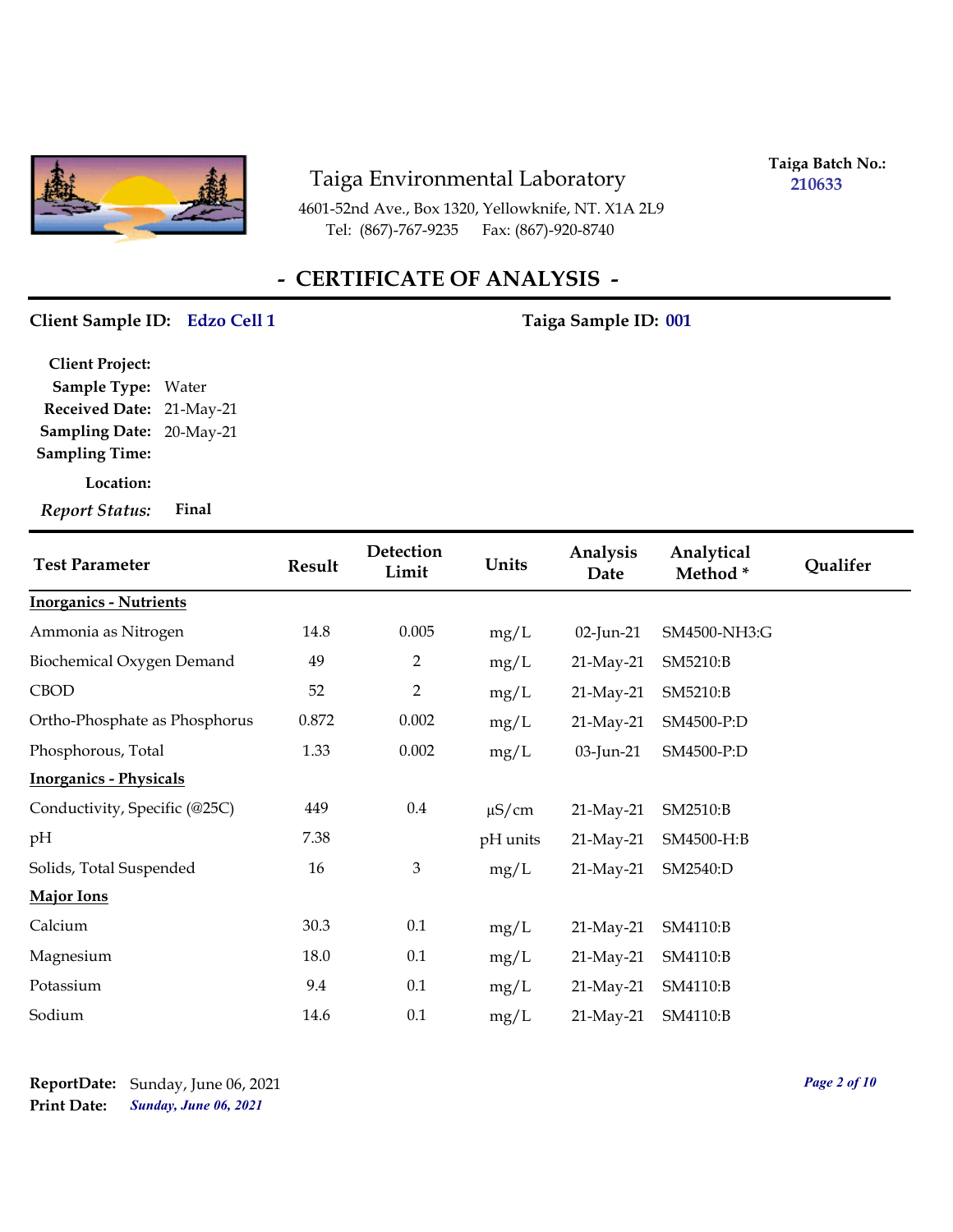

**Taiga Batch No.: 210633**

4601-52nd Ave., Box 1320, Yellowknife, NT. X1A 2L9 Tel: (867)-767-9235 Fax: (867)-920-8740

# **- CERTIFICATE OF ANALYSIS -**

| Client Sample ID: Edzo Cell 1 |       | Taiga Sample ID: 001 |                              |                    |  |  |  |  |
|-------------------------------|-------|----------------------|------------------------------|--------------------|--|--|--|--|
| Sulphate                      | 23    |                      | mg/L                         | 21-May-21 SM4110:B |  |  |  |  |
| Microbiology                  |       |                      |                              |                    |  |  |  |  |
| Coliforms, Fecal              | 80000 | 10000                | CFU/100mL 21-May-21 SM9222:D |                    |  |  |  |  |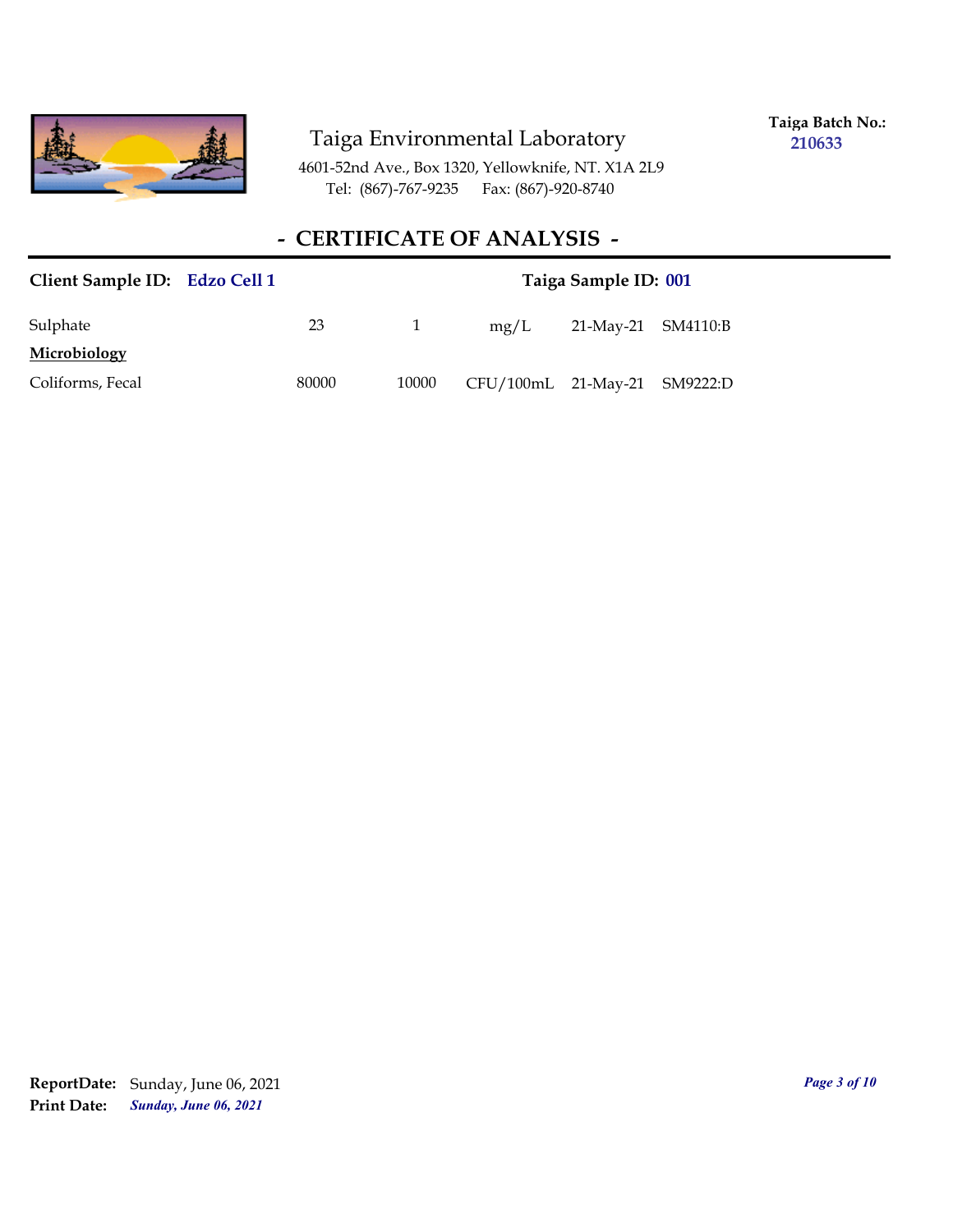

**Taiga Batch No.: 210633**

4601-52nd Ave., Box 1320, Yellowknife, NT. X1A 2L9 Tel: (867)-767-9235 Fax: (867)-920-8740

# **- CERTIFICATE OF ANALYSIS -**

#### **Client Sample ID: Taiga Sample ID: Edzo E2 002**

**Sampling Date:** 20-May-21 **Received Date:** 21-May-21 **Client Project: Sample Type:** Water **Sampling Time:**

**Location:**

*Report Status:* **Final**

| <b>Test Parameter</b>         | <b>Result</b> | Detection<br>Limit | Units      | Analysis<br>Date | Analytical<br>Method* | Qualifer |
|-------------------------------|---------------|--------------------|------------|------------------|-----------------------|----------|
| <b>Inorganics - Nutrients</b> |               |                    |            |                  |                       |          |
| Ammonia as Nitrogen           | 20.8          | 0.005              | mg/L       | 02-Jun-21        | SM4500-NH3:G          |          |
| Biochemical Oxygen Demand     | 109           | $\overline{2}$     | mg/L       | 21-May-21        | SM5210:B              |          |
| <b>CBOD</b>                   | 110           | $\overline{2}$     | mg/L       | 21-May-21        | SM5210:B              |          |
| Ortho-Phosphate as Phosphorus | 1.40          | 0.002              | mg/L       | 21-May-21        | SM4500-P:D            |          |
| Phosphorous, Total            | 1.93          | 0.002              | mg/L       | 03-Jun-21        | SM4500-P:D            |          |
| <b>Inorganics - Physicals</b> |               |                    |            |                  |                       |          |
| Conductivity, Specific (@25C) | 574           | $0.4\,$            | $\mu$ S/cm | 21-May-21        | SM2510:B              |          |
| pH                            | 7.43          |                    | pH units   | 21-May-21        | SM4500-H:B            |          |
| Solids, Total Suspended       | 26            | 3                  | mg/L       | 21-May-21        | SM2540:D              |          |
| <b>Major Ions</b>             |               |                    |            |                  |                       |          |
| Calcium                       | 39.0          | 0.1                | mg/L       | 21-May-21        | SM4110:B              |          |
| Magnesium                     | 23.5          | 0.1                | mg/L       | 21-May-21        | SM4110:B              |          |
| Potassium                     | 12.4          | 0.1                | mg/L       | 21-May-21        | SM4110:B              |          |
| Sodium                        | 18.5          | 0.1                | mg/L       | 21-May-21        | SM4110:B              |          |
| Sulphate                      | 23            | $\mathbf{1}$       | mg/L       | 21-May-21        | SM4110:B              |          |
| Microbiology                  |               |                    |            |                  |                       |          |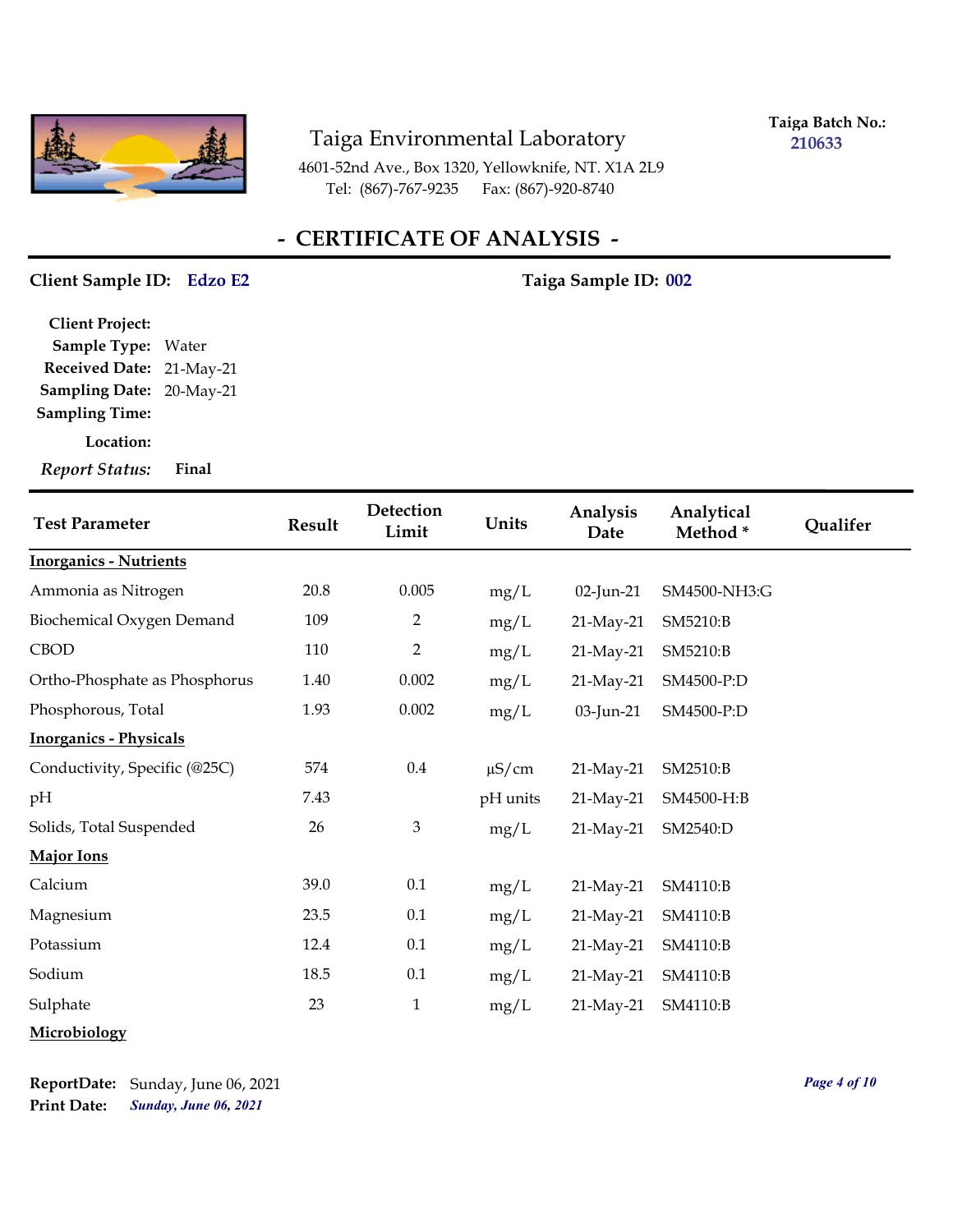

**Taiga Batch No.: 210633**

4601-52nd Ave., Box 1320, Yellowknife, NT. X1A 2L9 Tel: (867)-767-9235 Fax: (867)-920-8740

# **- CERTIFICATE OF ANALYSIS -**

### **Client Sample ID: Taiga Sample ID: Edzo E2 002**

Coliforms, Fecal 110000 10000 CFU/100mL 21-May-21 SM9222:D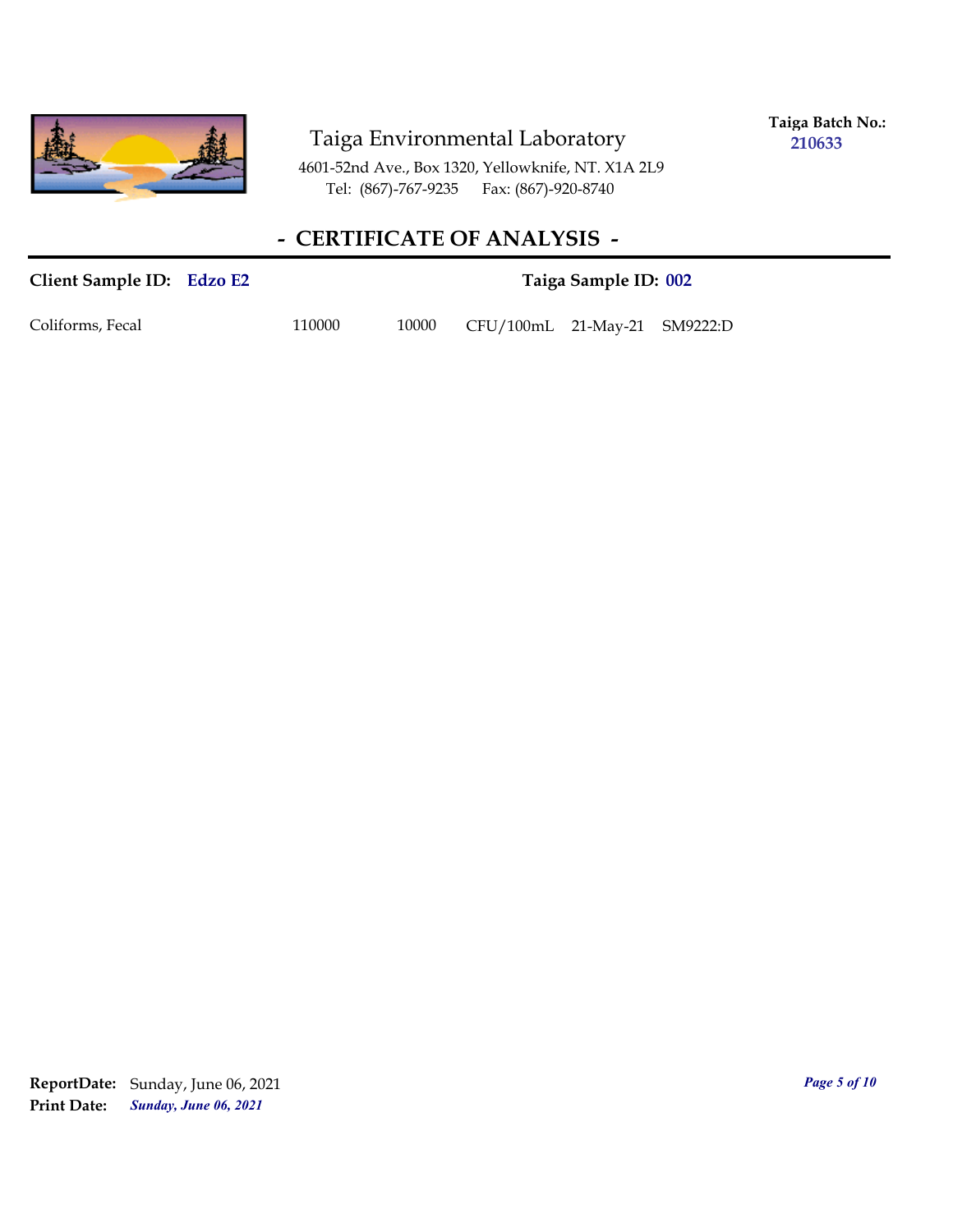

**Taiga Batch No.: 210633**

4601-52nd Ave., Box 1320, Yellowknife, NT. X1A 2L9 Tel: (867)-767-9235 Fax: (867)-920-8740

# **- CERTIFICATE OF ANALYSIS -**

#### **Client Sample ID: Taiga Sample ID: Edzo E3 003**

**Sampling Date:** 20-May-21 **Received Date:** 21-May-21 **Client Project: Sample Type:** Water **Sampling Time:**

**Location:**

*Report Status:* **Final**

| <b>Test Parameter</b>         | <b>Result</b> | Detection<br>Limit | Units      | Analysis<br>Date | Analytical<br>Method* | Qualifer |
|-------------------------------|---------------|--------------------|------------|------------------|-----------------------|----------|
| <b>Inorganics - Nutrients</b> |               |                    |            |                  |                       |          |
| Ammonia as Nitrogen           | 15.3          | 0.005              | mg/L       | 02-Jun-21        | SM4500-NH3:G          |          |
| Biochemical Oxygen Demand     | 47            | $\overline{2}$     | mg/L       | 21-May-21        | SM5210:B              |          |
| <b>CBOD</b>                   | 51            | $\overline{2}$     | mg/L       | 21-May-21        | SM5210:B              |          |
| Ortho-Phosphate as Phosphorus | 0.814         | 0.002              | mg/L       | 21-May-21        | SM4500-P:D            |          |
| Phosphorous, Total            | 1.51          | 0.002              | mg/L       | 03-Jun-21        | SM4500-P:D            |          |
| <b>Inorganics - Physicals</b> |               |                    |            |                  |                       |          |
| Conductivity, Specific (@25C) | 453           | $0.4\,$            | $\mu$ S/cm | 21-May-21        | SM2510:B              |          |
| pH                            | 7.34          |                    | pH units   | 21-May-21        | SM4500-H:B            |          |
| Solids, Total Suspended       | 2820          | 3                  | mg/L       | 21-May-21        | SM2540:D              |          |
| <b>Major Ions</b>             |               |                    |            |                  |                       |          |
| Calcium                       | 31.7          | 0.1                | mg/L       | 21-May-21        | SM4110:B              |          |
| Magnesium                     | 19.3          | 0.1                | mg/L       | 21-May-21        | SM4110:B              |          |
| Potassium                     | 10.2          | 0.1                | mg/L       | 21-May-21        | SM4110:B              |          |
| Sodium                        | 15.4          | 0.1                | mg/L       | 21-May-21        | SM4110:B              |          |
| Sulphate                      | 22            | $\mathbf{1}$       | mg/L       | 21-May-21        | SM4110:B              |          |
| Microbiology                  |               |                    |            |                  |                       |          |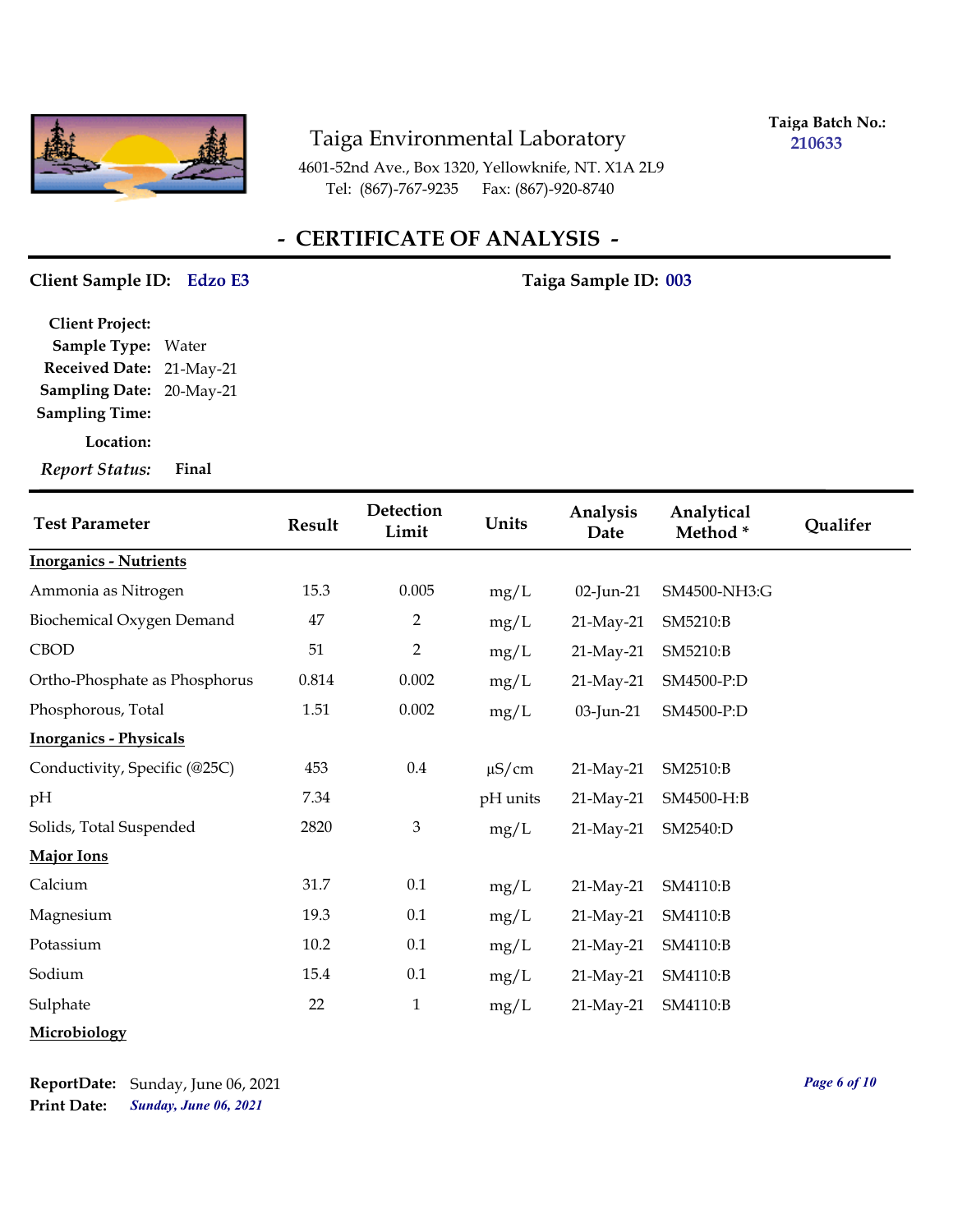

**Taiga Batch No.: 210633**

4601-52nd Ave., Box 1320, Yellowknife, NT. X1A 2L9 Tel: (867)-767-9235 Fax: (867)-920-8740

# **- CERTIFICATE OF ANALYSIS -**

# **Client Sample ID: Taiga Sample ID: Edzo E3 003** Coliforms, Fecal 17000 1000 CFU/100mL 21-May-21 SM9222:D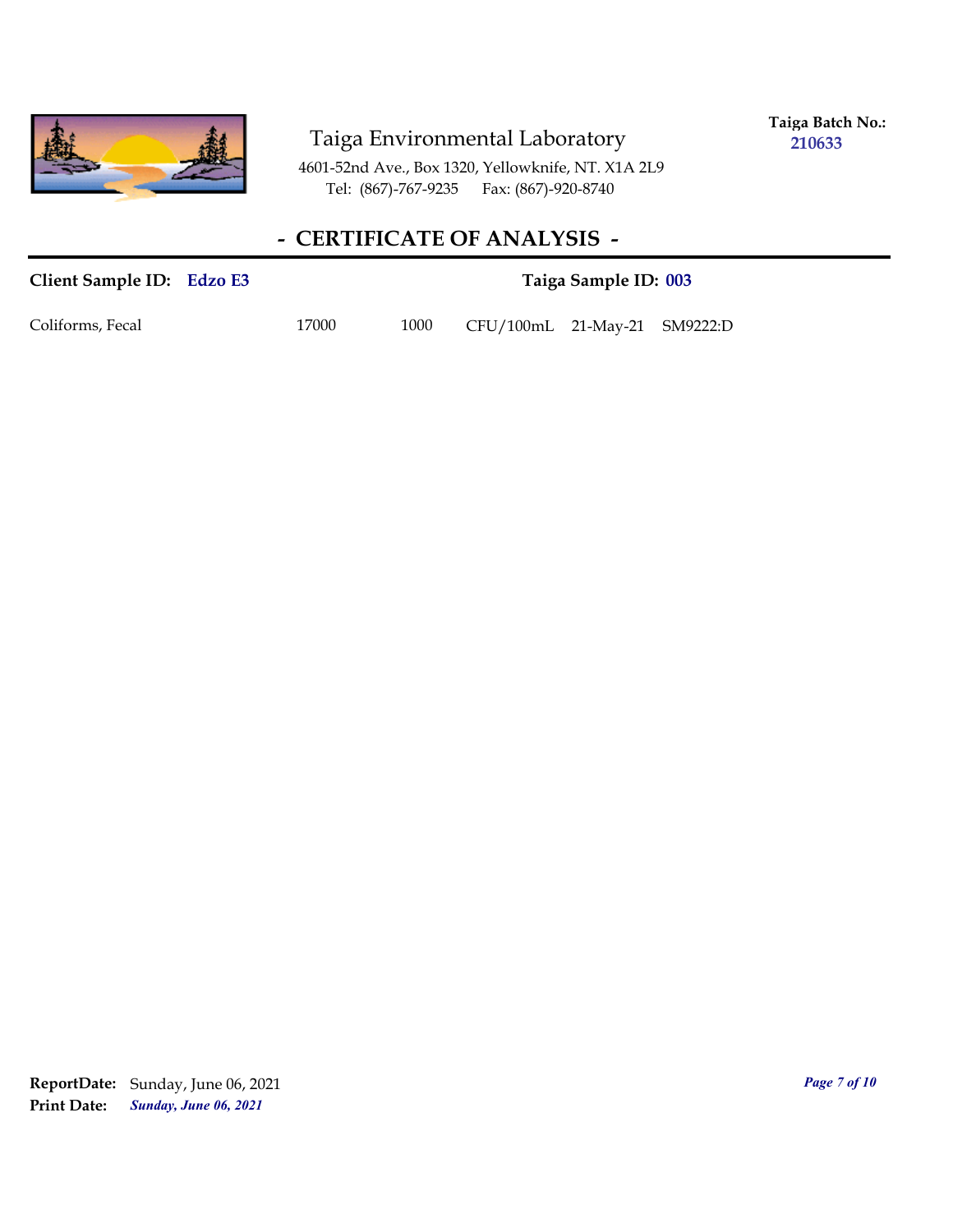

**Taiga Batch No.: 210633**

4601-52nd Ave., Box 1320, Yellowknife, NT. X1A 2L9 Tel: (867)-767-9235 Fax: (867)-920-8740

# **- CERTIFICATE OF ANALYSIS -**

#### **Client Sample ID: Taiga Sample ID: Edzo E4 004**

**Sampling Date:** 20-May-21 **Received Date:** 21-May-21 **Client Project: Sample Type:** Water **Sampling Time:**

**Location:**

*Report Status:* **Final**

| <b>Test Parameter</b>         | <b>Result</b> | Detection<br>Limit | Units      | Analysis<br>Date | Analytical<br>Method* | Qualifer |
|-------------------------------|---------------|--------------------|------------|------------------|-----------------------|----------|
| <b>Inorganics - Nutrients</b> |               |                    |            |                  |                       |          |
| Ammonia as Nitrogen           | 3.55          | 0.005              | mg/L       | 02-Jun-21        | SM4500-NH3:G          |          |
| Biochemical Oxygen Demand     | 6             | $\overline{2}$     | mg/L       | 21-May-21        | SM5210:B              |          |
| <b>CBOD</b>                   | $\,8\,$       | $\overline{2}$     | mg/L       | 21-May-21        | SM5210:B              |          |
| Ortho-Phosphate as Phosphorus | 0.270         | 0.002              | mg/L       | 21-May-21        | SM4500-P:D            |          |
| Phosphorous, Total            | 0.382         | 0.002              | mg/L       | 03-Jun-21        | SM4500-P:D            |          |
| <b>Inorganics - Physicals</b> |               |                    |            |                  |                       |          |
| Conductivity, Specific (@25C) | 290           | $0.4\,$            | $\mu$ S/cm | 21-May-21        | SM2510:B              |          |
| pH                            | 6.98          |                    | pH units   | 21-May-21        | SM4500-H:B            |          |
| Solids, Total Suspended       | 42            | $\mathfrak{Z}$     | mg/L       | 21-May-21        | SM2540:D              |          |
| <b>Major Ions</b>             |               |                    |            |                  |                       |          |
| Calcium                       | 22.4          | 0.1                | mg/L       | 21-May-21        | SM4110:B              |          |
| Magnesium                     | 13.9          | 0.1                | mg/L       | 21-May-21        | SM4110:B              |          |
| Potassium                     | 4.5           | 0.1                | mg/L       | 21-May-21        | SM4110:B              |          |
| Sodium                        | 18.2          | 0.1                | mg/L       | 21-May-21        | SM4110:B              |          |
| Sulphate                      | 12            | $\mathbf{1}$       | mg/L       | 21-May-21        | SM4110:B              |          |
| Microbiology                  |               |                    |            |                  |                       |          |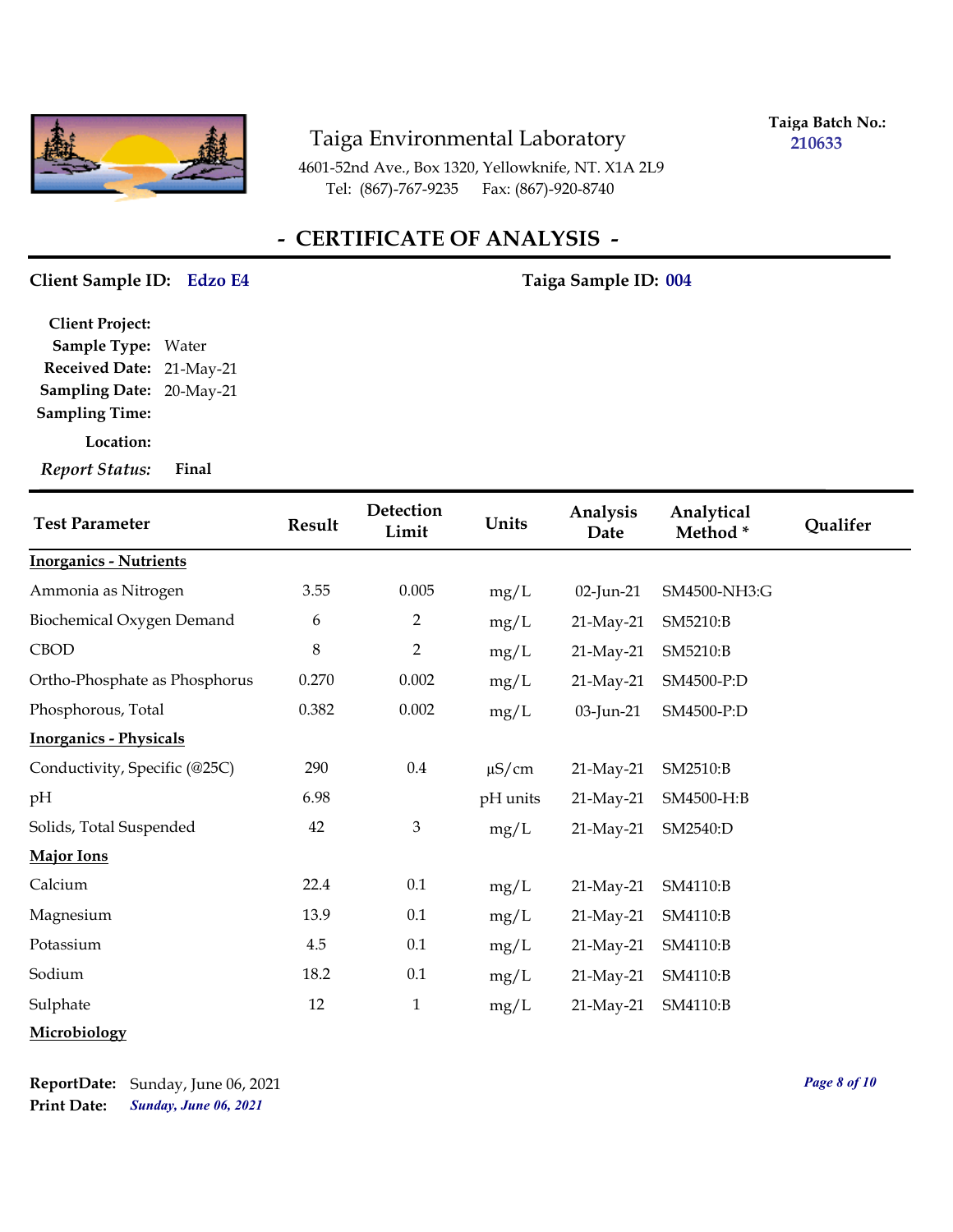

**Taiga Batch No.: 210633**

4601-52nd Ave., Box 1320, Yellowknife, NT. X1A 2L9 Tel: (867)-767-9235 Fax: (867)-920-8740

# **- CERTIFICATE OF ANALYSIS -**

# Client Sample ID: Edzo E4 **1988** Taiga Sample ID: 004 Coliforms, Fecal 410 410 CFU/100mL 21-May-21 SM9222:D

*Sunday, June 06, 2021* **Print Date: ReportDate:** Sunday, June 06, 2021